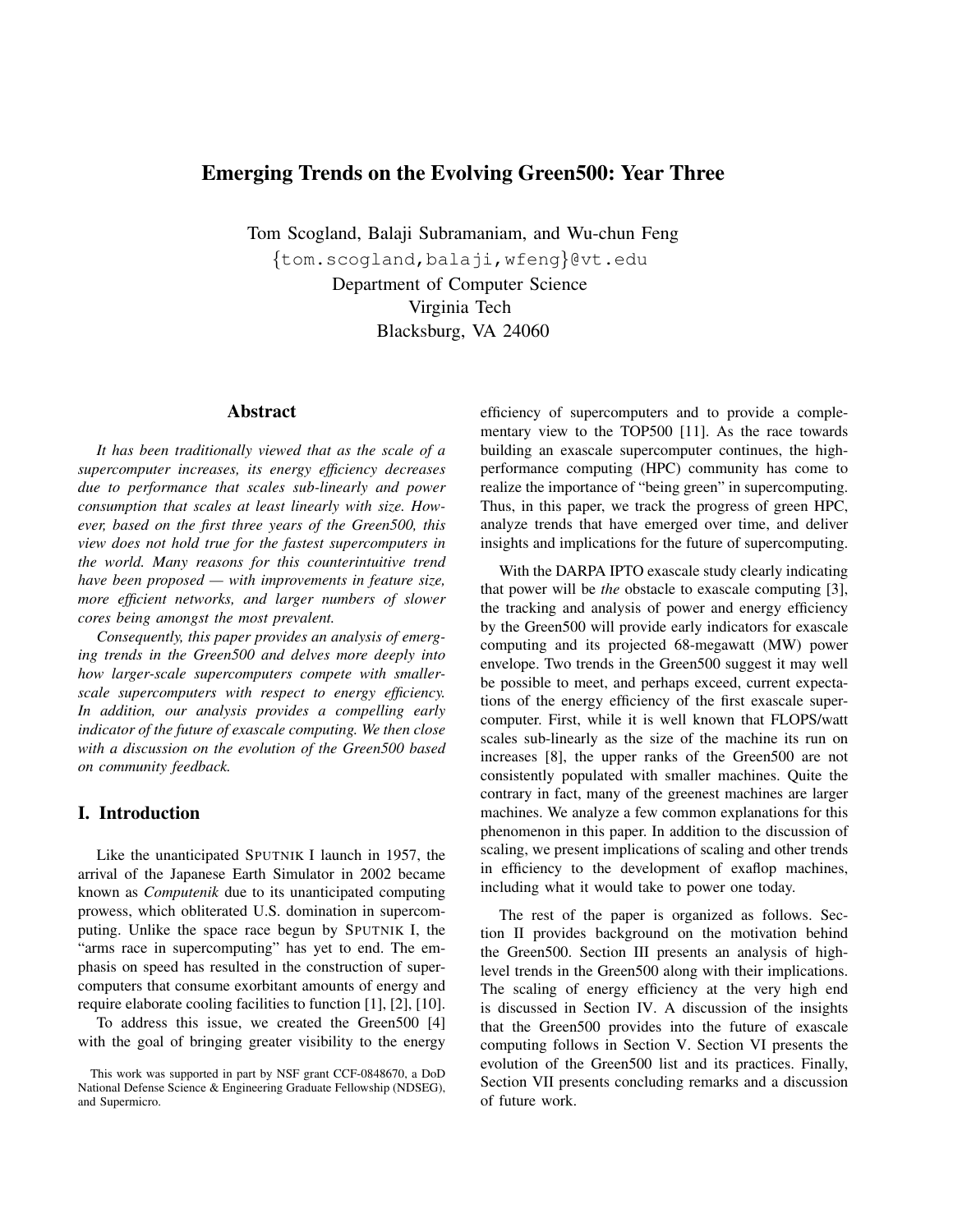#### II. Background

In the past, energy efficiency was the last item on the minds of supercomputer designers. Consequently, in 2008, the annualized energy cost for a single 1U server surpassed its purchase cost, as shown in Figure 1 from Belady [2]. In addition, the focus on performance, as defined by speed, translates into a a fast-rising total cost of ownership (TCO), as implicitly evidenced by the fast-rising annual infrastructure and energy (I&E) cost in Figure 1.



#### **Fig. 1. Annual amortized costs in the data center**

By 2014, the infrastructure and energy (I&E) cost has been projected to account for 75% of the TCO of a 1U server in [2]. Take that in comparison to the early 1990s, when that same cost accounted for merely 20% of the TCO. Simply continuing to "feed the beast," which supercomputing has become, is no longer an environmentally or financially sustainable option. As such, the energy efficiency of supercomputers must be improved. Beyond the single computer, larger groups of machines, such as datacenters and HPC centers, are already feeling constrained by the physical limits of incoming and cooling wattage, like those of the National Security Agency (NSA) [7], [13], Google [10] and Yahoo! [6].

As a result of the pressing need for improvements in energy efficiency, the mission of the Green500 is to *raise awareness* of energy efficiency in the supercomputing community and bring energy efficiency to the same level of importance as performance, as defined by speed. Currently, the Green500 list uses the LINPACK benchmark, provided by the TOP500, to rank the most energy efficient supercomputers in the world. The workload is an algorithm to solve a dense linear system of equations of the form  $Ax = b$  of the order N. It performs LU factorization on the coefficient matrix and computes the solution by backward substitution. The data is distributed on a two-dimensional  $PxQ$  grid using a cyclic scheme for better load balancing and scalability. The benchmark reports performance in terms of floating-point operations per second (FLOPS).

In line with the goals of the Green500 and feedback from the HPC community, three additional exploratory lists were created in 2009 and described in [5]. These lists were named the Little Green500, the HPCC Green500, and the Open Green500. The Little Green500 came in response to requests for a broader interpretation of what constitutes a supercomputer, particularly given that the focus of the Green500 is *not* performance (as defined by speed) but energy efficiency. It also took a cue from the belief that performance does not scale as quickly as power, thus allowing smaller machines to achieve higher efficiency than their larger counterparts.

The HPCC Green500 is, as its name implies, a list that is intended to adopt the "High Performance Computing Challenge" (HPCC) benchmarks [9] in place of LINPACK. The HPCC benchmark suite was created to overcome the limitations of the LINPACK benchmark. The LINPACK benchmark only stresses the raw computing power of the processor in the supercomputer. In contrast, the HPCC benchmark suite stresses multiple components of a supercomputer, including the processor, memory, and network interconnect, and examines the system with greater variety of memory access patterns than the LINPACK benchmark. The benchmark suite consists of seven benchmarks and 28 tests, which have memory access patterns ranging from low to high spatio-temporal data locality. Lastly, the Open list came in response to the demand for less stringent run rules than those usually demanded by the Green500 and the TOP500 — specifically, a lifting of the restriction on using mixed-precision floating point in the solver of LINPACK.

#### III. Analysis

There are certain trends that we track across the years, showing us how the world of supercomputing is becoming greener and where the innovation is coming from. In this section, we present an analysis of the Green500 and the progress made in green supercomputing over the past three years.

We have observed a persistent and steady climb in the energy efficiency of the machines on the list, mostly in the top half of each list. The average efficiency, as shown in Figure 2, has nearly tripled in the last three years. More impressively though, the maximum energy efficiency more than doubled over the last *six months*. In June 2010, the three most efficient supercomputers on the Green500 were the QPACE clusters in Germany at 773.4 MFLOPS/watt. On the Little Green500 in June, the most efficient supercomputer was GRAPE-DR at 815.4 MFLOPS/watt.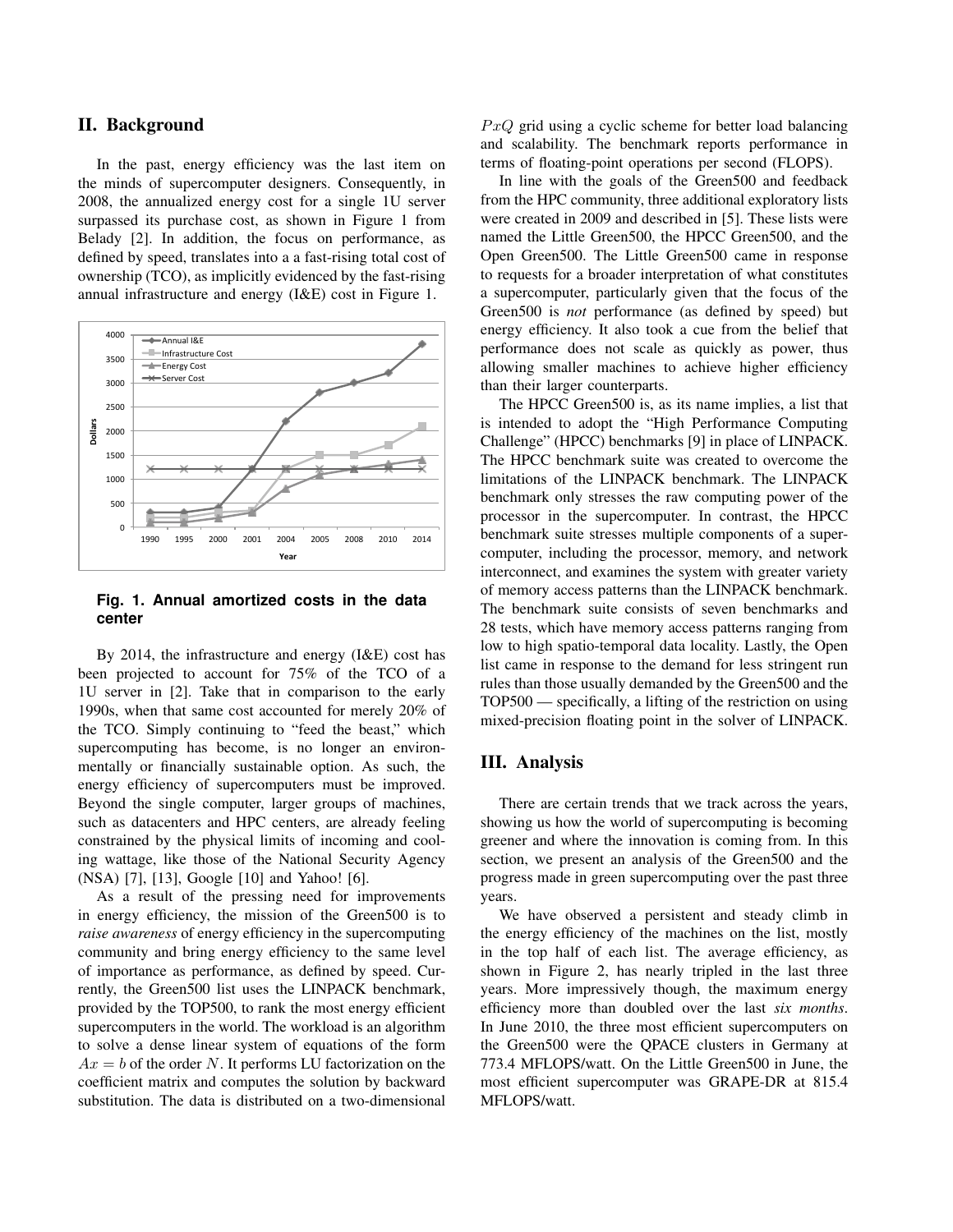By November 2010, the BlueGene/Q supercomputer, an in-house prototype of what will become the Sequoia supercomputer at Lawrence Livermore National Laboratory, more than doubled GRAPE-DR's energy efficiency with 1684.2 MFLOPS/watt. Never before in the short history of the list has the maximum jumped so far so fast. Even the #2 machine, the GRAPE-DR special-purpose cluster, doubles the efficiency of the previous leader, i.e., QPACE.

It has been a topic of interest in our previous analyses as to whether the energy efficiency of supercomputing would track Moore's Law over time. As of last year, the curve was on track, with the average energy efficiency doubling over the first 24 months of the existence of the Green500. Now with 36 months behind us and after the jump in maximum energy efficiency provided by BlueGene/Q and GRAPE-DR, the maximum energy efficiency has increased *fivefold* in 36 months. Average efficiency, on the other hand, remains on track, having increased three-fold in the same time frame.



## **Fig. 2. Efficiency statistics across Green500 releases.**

Overall efficiency, as in Figure 2, does not really show the whole picture though. While Figure 2 shows the efficiency in terms of flops per watt, it ignores how much of the machine is being wasted through performance inefficiency. Figure 3 shows the performance efficiency (calculated as  $(R_{max}/R_{peak}) * 100$ ) versus the Green500 ranking of the systems in the June 2010 and November 2010 lists. Clearly, machines which had less than 60% performance efficiency made it to the top of both the lists. For example, the Mole cluster with performance efficiency as low as 18% occupied the 8th and 19th positions in June 2010 and November 2010, respectively.

This trend has high correlation with the emergence of accelerator-based systems. Such supercomputers currently come in two flavors: (1) Cell-based systems, such as



**Fig. 3. Performance efficiency of systems over time**



**Fig. 4. Performance efficiency of heterogeneous and homogeneous systems over time**

QPACE and (2) GPU-based systems, such as TSUBAME-2.0. To further investigate this trend, we analyzed the performance and energy efficiency of heterogeneous and homogeneous systems over time. Figure 4 shows the performance and energy efficiency of heterogeneous and homogeneous systems over time. The performance efficiency of heterogeneous systems during last year was well over 70%. However, we see a decline in the performance efficiency of heterogeneous systems this year. The cause is that Cell-based supercomputers dominated the heterogeneous part of supercomputing last year, while this year saw the dominance of GPU-based supercomputers on the Green500 list.

Why do GPU-based supercomputers have such low performance efficiencies? Traditionally, GPUs are meant to perform embarrassingly parallel, single-precision calculations. However the benchmark used for ranking the systems in Green500, LINPACK, is neither embarrassingly parallel nor are its computations single-precision. Therefore, performance efficiency is reduced. In spite of these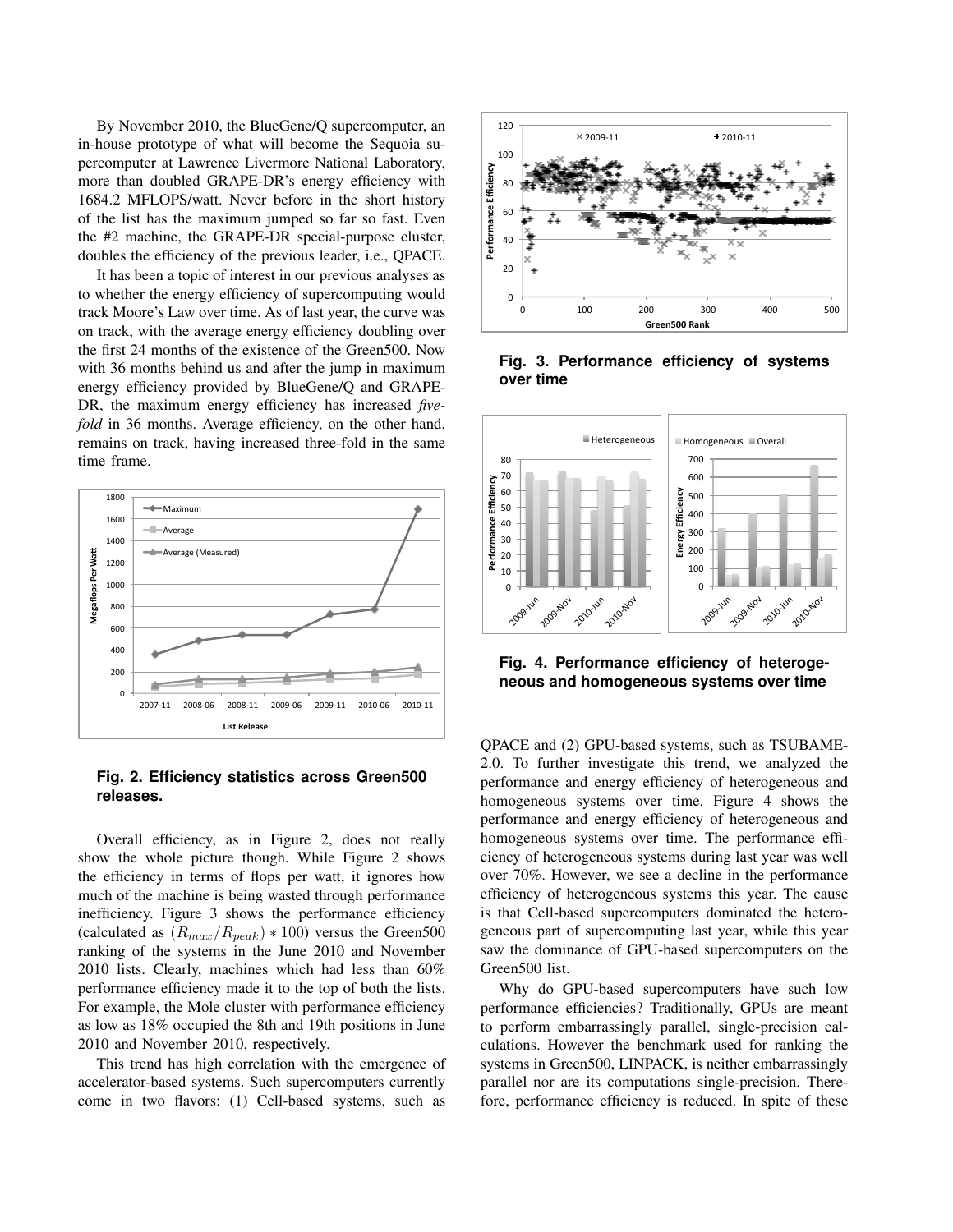|              | 2007 | 2008 | 2009 | 2010 |
|--------------|------|------|------|------|
| Average Rank | 76   | 123  | 162  | 106  |
| Lowest Rank  | 176  | 496  | 445  | 404  |
| Highest Rank |      |      |      |      |



issues, the energy efficiency of heterogeneous systems has increased with the emergence of more GPU-based supercomputers. These systems are highly energy efficient, as the presence of only 15 such system increases the average efficiency of the entire list from 156 MFLOPS/watt (average energy efficiency of homogeneous systems) to 173 MFLOPS/watt in November 2010. We expect the energy efficiency of the list to reach new highs with the emergence of GPUs that perform double-precision operations more efficiently.

#### IV. Efficiency of Scale

The FLOPS/watt metric used by the Green500 has long been a source of heated debate. One of the many concerns is that it is biased towards smaller supercomputers, as noted in [5], [8]. The performance of scientific benchmarks, such as LINPACK, do not scale linearly with respect to processor or node count, whereas power consumption scales at least linearly. As a result, smaller supercomputers should have better energy efficiency according to the FLOPS/watt metric. However, as mentioned earlier, the data in the Green500 list does not universally support this relationship. As illustrated in Table I, while smaller machines that are ranked lower in the TOP500 do appear high on the Green500, the average rank of machines from the greenest 30 are in the top 10-15% of the TOP500. Furthermore, in all the Green500 lists thus far, the fastest supercomputer in the world (as ranked by the TOP500) was also amongst the 30 greenest in the world. The only exception came in 2009 when Jaguar was the fastest supercomputer in the world (i.e., #1 on the TOP500) but was not amongst the 30 greenest supercomputers. Discussions with the community have brought up several potential causes for the phenomenon, three of which we discuss below.

#### A. Processor Minimum Feature Size

The idea here is that the smaller the transistors on a chip, the more efficient the chip may be. Because the fastest machines are at the bleeding edge, we expect that these machines will possess the newer processor fabrication technology first. If this were the case, then

| Interconnect       | 2007 | 2008 | 2009 | 2010 |
|--------------------|------|------|------|------|
| Custom/Proprietary | 26   | 12   | 18   | 16   |
| <b>InfiniBand</b>  |      | 18   | 12   | 13   |
| $\rm{Gig-E}$       |      |      |      |      |
| Green 30 % custom  | 87%  | 40%  | 60%  | 53%  |
| Overall % custom   | 13%  | 12%  | 9%   | 10%  |

**TABLE II. Interconnect statistics for the greenest 30 machines**

it would stand to reason that the added efficiency from a more efficient use of die space and lower energy per transistor would account for newer and faster machines to rise to the top of the Green500. That said, it does not hold out. Figure 5 shows that the greenest machines have had larger feature size (on average) since 2007. Only with the latest Green500 have the greenest machines had the smaller feature size (on average). In fact, up until this year, the greenest machines averaged a less dense manufacturing process than both the rest of the list and the top performing supercomputers.



**Fig. 5. Average minimum feature size**

#### B. Custom Interconnects

Another indicator of machines that fare well on the Green500 list, despite their size, is their interconnect. As shown in Table II, the 30 greenest machines on the list are traditionally either custom or InfiniBand-based interconnects. The custom networks in machines like those of the BlueGene architecture, QPACE, and K-Computer by Fujitsu provide an efficiency edge. While we expected to find that the custom interconnects improved performance efficiency, and thus energy efficiency, some machines, such as QPACE, possess custom interconnects and deliver worse performance efficiency but better energy efficiency. This mattered most for the lists from 2007-2009. In the 2010 list, however, the faster energy-efficient machines use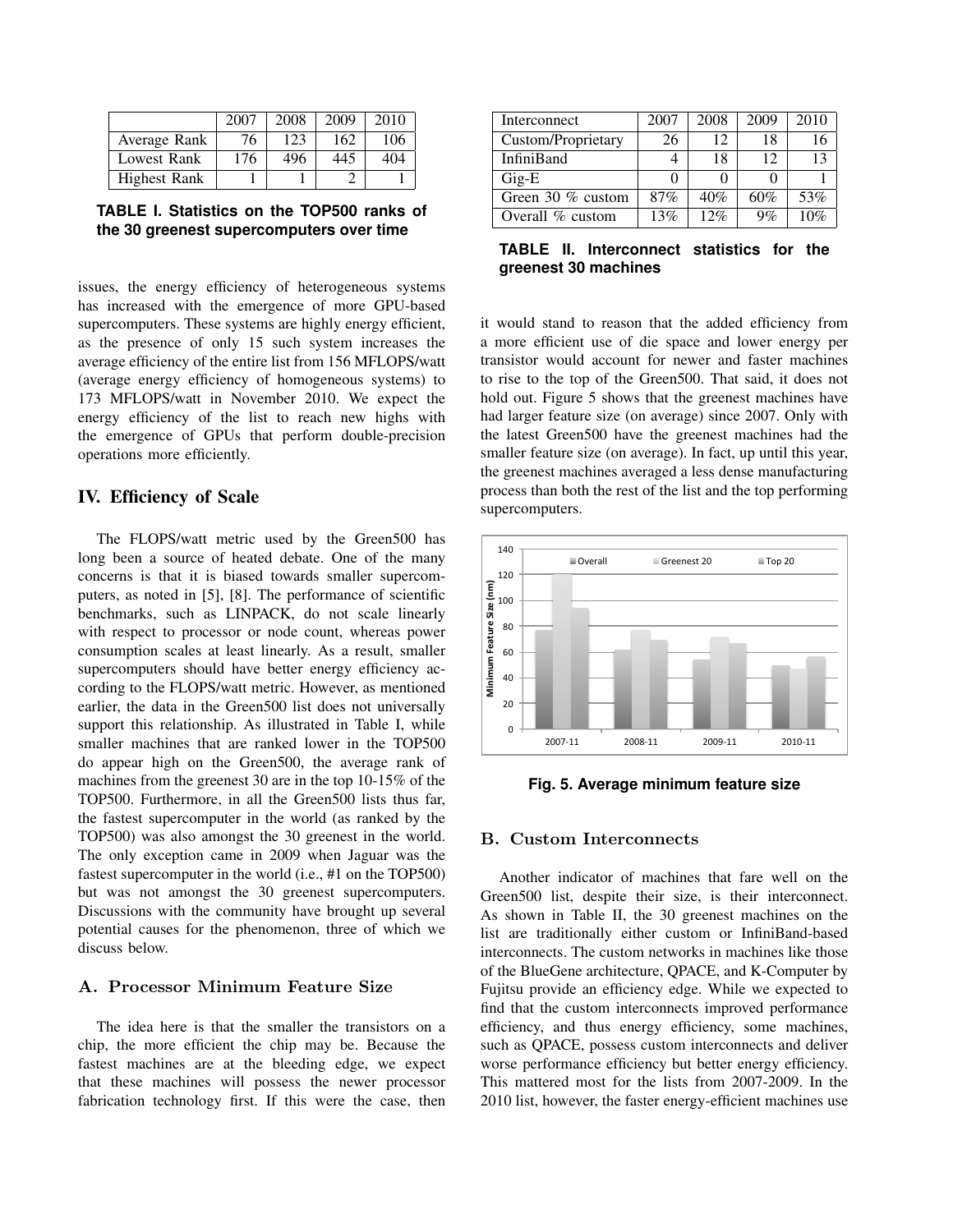InfiniBand, as in the case of TSUBAME-2.0 and GRAPE-DR, or Gigabit Ethernet, in the case of EcoG. While this has been an important consideration in the past, the fact that InfiniBand and even Gigabit Ethernet can bring large machines to the top suggests that it is not the whole story.

### C. More Processing Elements

The last and best correlating cause is the number of processor cores in each node. In the first list in 2007, most nodes had one to four CPUs of one or two cores each. The top 20 however were composed entirely of BlueGene systems, which contained 64 cores per node in BlueGene/L and 128 cores per node in BlueGene/P. In 2008, the 19 greenest machines were either BlueGene/P or Cell Broadband Engine (Cell BE) nodes. While Cell BE only offered 18 cores per node, it provided a higher bandwidth interconnect between the cores. In 2009, this trend was further reinforced not only by BlueGene/P and Cell BE machines but also by the GRAPE-DR supercomputer, which contains 16,000 cores in every node, and the NUDT TH-1 GPU-accelerated supercomputer, comprised of more than 1,600 cores per node (including GPU cores). Finally, in 2010, the average number of cores per node in the greenest 10 supercomputers rose to more than 2,300. The average for the rest of the list was in the range of 10- 15 cores per node. Invariably, the architectures with more tightly coupled and smaller compute units rose towards the top of the Green500. Even so, there was a new entry in the greenest 10 this past year, the Fujitsu K computer used conventional SPARC64 processors with only tens of cores to achieve the rank of the fourth most efficient supercomputer on the Green500.

#### D. Summary

While each of the three causes discussed here have shown some correlation with the rise of faster machines on the Green500 list, none is solely responsible. It seems that it is a combination of these factors and more. This suggests that moving toward efficient interconnects and more tightly coupled processing elements will help as we face the challenge of exascale.

# V. Implications for Energy-Efficient Exascale Supercomputing

The RoadRunner supercomputer broke the petaflop barrier in June 2008 and since then DARPA's Exascale Computing Study [3] has shown that the HPC community has shifted its focus to achieving the next major milestone in performance, an exascale system. However, as mentioned in the report, exascale systems are predicted to consume 68 megawatts of power even when making highly optimistic assumptions. Consequently, the HPC community is beginning to realize that power consumption is one of the biggest impediments to designing such large scale systems. In this section, we seek to glean insights into the future of multi-petaflop and exaflop computing.



#### **Fig. 6. Power projections for exascale systems**

Figure 6 shows the predicted power of an exascale system when projected from the highest ranked system on the Green500 and TOP500 lists over time. While this is a naïve projection, based on assuming that both power and performance scale linearly, it gives a reasonable approximation of the cost to power an exascale machine made out of today's hardware. While the exascale projection as of November 2010 is still more than 500 megawatts (MW), the downward trend in projected power consumption of an exascale system is encouraging.

Most recently, the energy efficiency of the highest ranking machine on the Green500 list has seen more than two-fold increase since June 2010. However, projections of power consumption, when extrapolated from today's #1 machine on the TOP500, show that an exascale supercomputer would consume over 1.5 *gigawatts*. The increase in projected power consumption for an exascale supercomputer from November 2009 to June 2010 is due to the fact that the highest-ranked machine on the TOP500 was the Jaguar supercomputer, a large-scale traditional cluster. This emphasizes the importance of innovative designs for achieving energy-efficient exascale supercomputing.

Something we look forward to seeing is how this trend progresses over the coming two to three years. As shown by the trend line in Figure 6 if things continue as they are now, our supercomputers will be *generating* energy in approximately 18 months. Given that computers generating power is a most unlikely outcome, it will be interesting to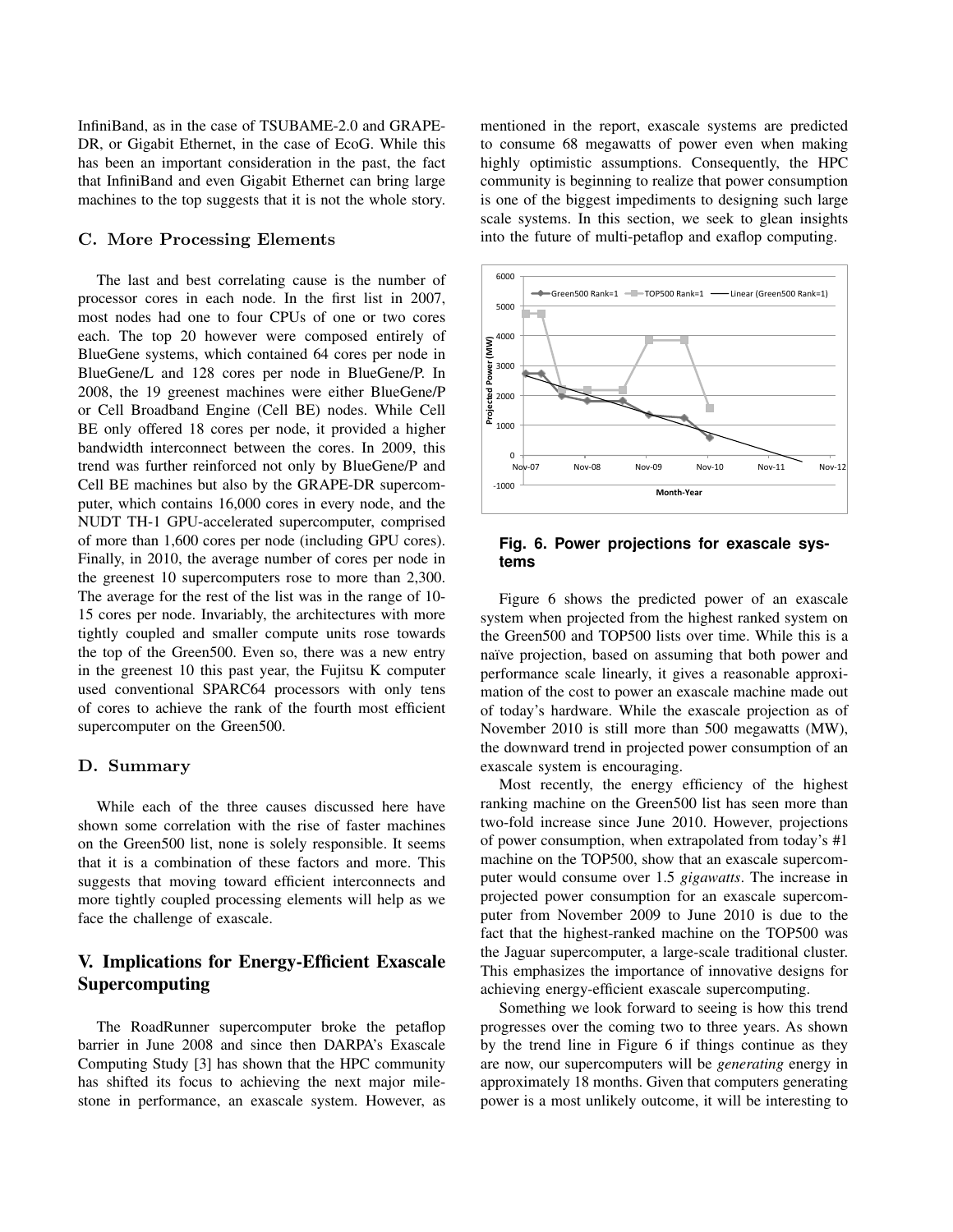see how the progression of efficiency changes over the coming years.

#### VI. Evolution of The Green500

In this section, we present the evolution of *The Green500* with respect to its run rules and exploratory lists.

# A. Official Run Rules

The official run rules for the Green500 continue to evolve. With the latest November 2010 release, the Green500 now accepts submissions of a machine subset. Specifically, the run rules allow for a partial machine to be submitted, so long as the total performance of the partial machine remains faster than the 500th-ranked machine on the TOP500 list.

The intent of the aforementioned change was to combat the projected trend of performance scaling sub-linearly while power consumption scaled at least linearly. While Section IV shows that some machines did not find this to be an issue, this change "levels the playing field" for machines of all sizes, as long as they remain faster than the 500th-ranked machine on the TOP500 list.

For the coming year, there has been discussion of further clarifications and modifications to the run rules. For example, NCSA scientists at the University of Illinois propose that a larger portion of the LINPACK run be used to measure power consumption. The current run rules only require power measurement over an inner 20% of the run, specifically the LU factorization phase. NCSA's experience [12], however, showed that the power consumed in the middle of the run showed enough variation and decreased enough over time that they suggest measuring from 10% into the run until 90% into the run, covering 80% and capturing the bulk of the LU factorization phase.

In addition, there have been requests from the community for a more formal specification of our methodologies for *estimating* power consumption of machines for which we do not have measured power available.

#### B. Exploratory Lists

Last year, the Green500 launched three exploratory lists: Little, Open, and HPCC. Each was designed to address a specific comment or desire of the community: different benchmarks, lower "barrier to entry," and allowance of mixed-precision, floating-point arithmetic, respectively. Now that the lists have existed for a year, the Little list has clearly become the most successful. It has received multiple unique submissions, including the GRAPE-DR in June and the Jazz cluster in November. The Little Green500 now contains 402 machines with measured numbers whereas the main Green500 "only" contains 272 machines with measured numbers, leaving 228 to be derived. On a related note, the Open list has been incorporated into the Little list in order to allow for mixed-precision submissions.

As for the HPCC list, it is active but remains undisplayed on the Green500 web site after a year, due in large part to the limited number of entries. This limited participation was expected for two reasons. First, the HPCC benchmark suite does not report a single number that allows for easy comparison between machines. In fact, it reports many numbers, which must be compared separately, making machines difficult to rank overall. Second, running the HPCC benchmarks and tuning them to run on a machine is a laborious exercise, one that Green500 submitters have voiced as an undue burden. Furthermore, getting these benchmarks to run on heterogeneous systems is a further challenge.

# VII. Conclusion

With the third year of the Green500 drawn to a close, this paper presented an analysis of the data collected since its launch. We found that the trends in energy efficiency favor reaching the power goals set by DARPA in [3]. Our analysis also identified certain aspects of design, especially larger numbers of less intelligent cores, that likely contribute towards a higher FLOPS/watt rating.

Overall, this past year was an exciting year for the Green500, with the greatest increase in maximum energy efficiency that we have ever seen as well as the rise of GPUs as both high-performance and highly energyefficient accelerators.

Based on community feedback, we are considering updating the run rules with particular focus on the following:

- Re-defining the time interval for which power measurement is performed during a LINPACK run.
- Accommodating different types of system design, e.g., provide rules to extrapolate power for machines in which the compute and network racks are separate.

Finally, as highlighted by the exascale computing study [3], the design of an exascale system will require innovations in all the components of the system, not just floating-point units. To encourage such innovations, we plan to study the relation between system parameters such as memory bandwidth and energy efficiency in the future.

#### Acknowledgements

The authors wish to thank Yang Jiao, Mark Gardner, Heshan Lin, and Kirk Cameron for their support in sustaining the Green500 List and the Green500 community